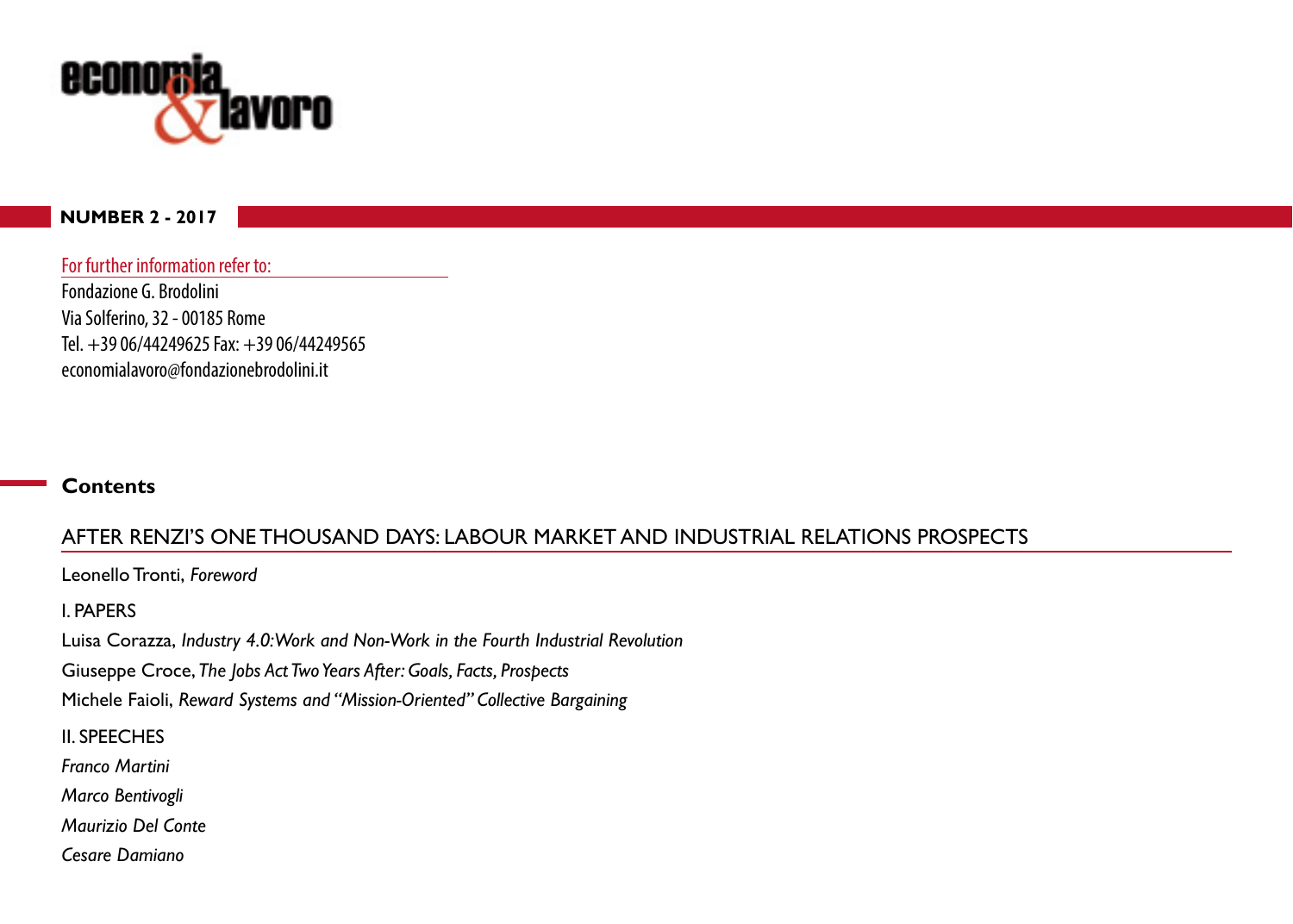### DIALOGUE: THE NEW PUBLIC MANAGEMENT, POLITICAL INSITUTIONS, ECONOMY, AND WELFARE. A CRITICAL DEBATE

Paolo Borioni, *Limits and Inconsistencies of the New Public Management: A Research Study by Hood and Dixon*

Giulio Moini, *New Public Management and Neoliberalism. A Historical Pattern*

Paolo Borioni, *The Nordic Debate on Political Institutions, the New Public Management, and the Welfare Reform*

# ESSAYS

Paola Potestio, Caterina Conigliani, Vincenzina Vitale, *Contractual Patterns and Flexibility in Italian Manufacturing Businesses: Comparisons at Regional Level*

Felice Roberto Pizzuti, *Secular Stagnation, Productivity, Wage Bargaining, and Social Welfare*

Andrea Ciarini, Silvia Lucciarini, *Collective Bargaining and Occupational Welfare in Italy*

Piera Rella, Ludovica Rossotti, *The Third Mission of Universities: Monitoring and Analysing Best Practices of University Employment Services in Lazio*

Jacopo Perazzoli, *German Social Democracy and the Bad Godesberg Programme. New Insights*

Antonio Famiglietti, *Strategic Turns: The Evolution of FILCAMS-CGIL's Stance Towards Large-Scale Retail Trade (1960-1980)*

# BOOK REVIEWS

P. Tridico, *Inequality in Financial Capitalism* (by Michele Raitano)

# NOTES ON PUBLICATIONS

by the Editorial Staff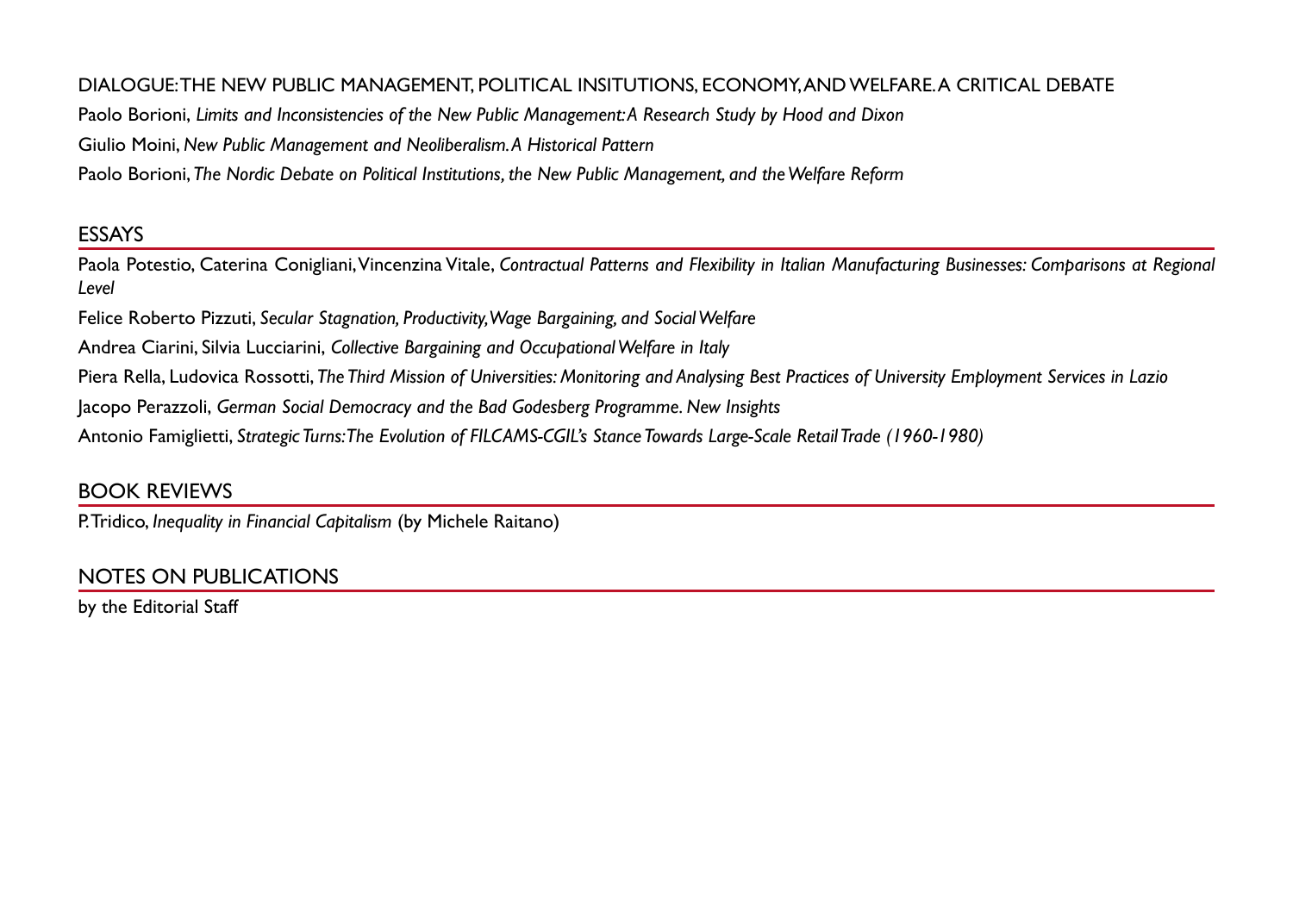### **Abstracts**

# INDUSTRY 4.0: WORK AND NON-WORK IN THE FOURTH INDUSTRIAL REVOLUTION

## Luisa Corazza

The industrial revolution introduced by Industry 4.0 could potentially affect work organisation and, consequently, the employment relationships related thereto.

The push towards automation, the implementation of smart production patterns, and the combination of physical and virtual technologies could introduce elements that require rethinking work legislation.

This paper is aimed at underlying the impact of Industry 4.0 on the Italian labour law in the aftermath of a number of changes linked to the industrial revolution called 'Industry 4.0'. More specifically, the following issues are taken into consideration: employers' power in organising and directing employees, the push towards the valorisation of employee knowledge, and the impact of Industry 4.0 on the labour market, with specific reference to unemployment trends.

# THE JOBS ACT TWO YEARS AFTER: GOALS, FACTS, PROSPECTS

Giuseppe Croce

This article analyses the evidence on the flows of subordinate employment in the private sector, occurred in Italy from 2014 to 2016. Its aim is twofold: first, to draw a preliminary assessment of the effects of labour policy measures adopted during 2015, namely the introduction of the new permanent contract (*contratto a tutele crescenti* – i.e. with seniority-based forms of protection) and the exemption from payroll taxes in relation to new hires; second, to derive and discuss the implications for the regulation of employment contracts and, more precisely, for the balance between flexibility and workers' protection.

In particular, in the light of the policy goals and the lessons learnt from past experiences, two alternative options are discussed. On the one hand, the maintenance of the new permanent contract, to be supplemented by further measures; on the other, the repeal of such contract. Arguments are offered in favour of the first option.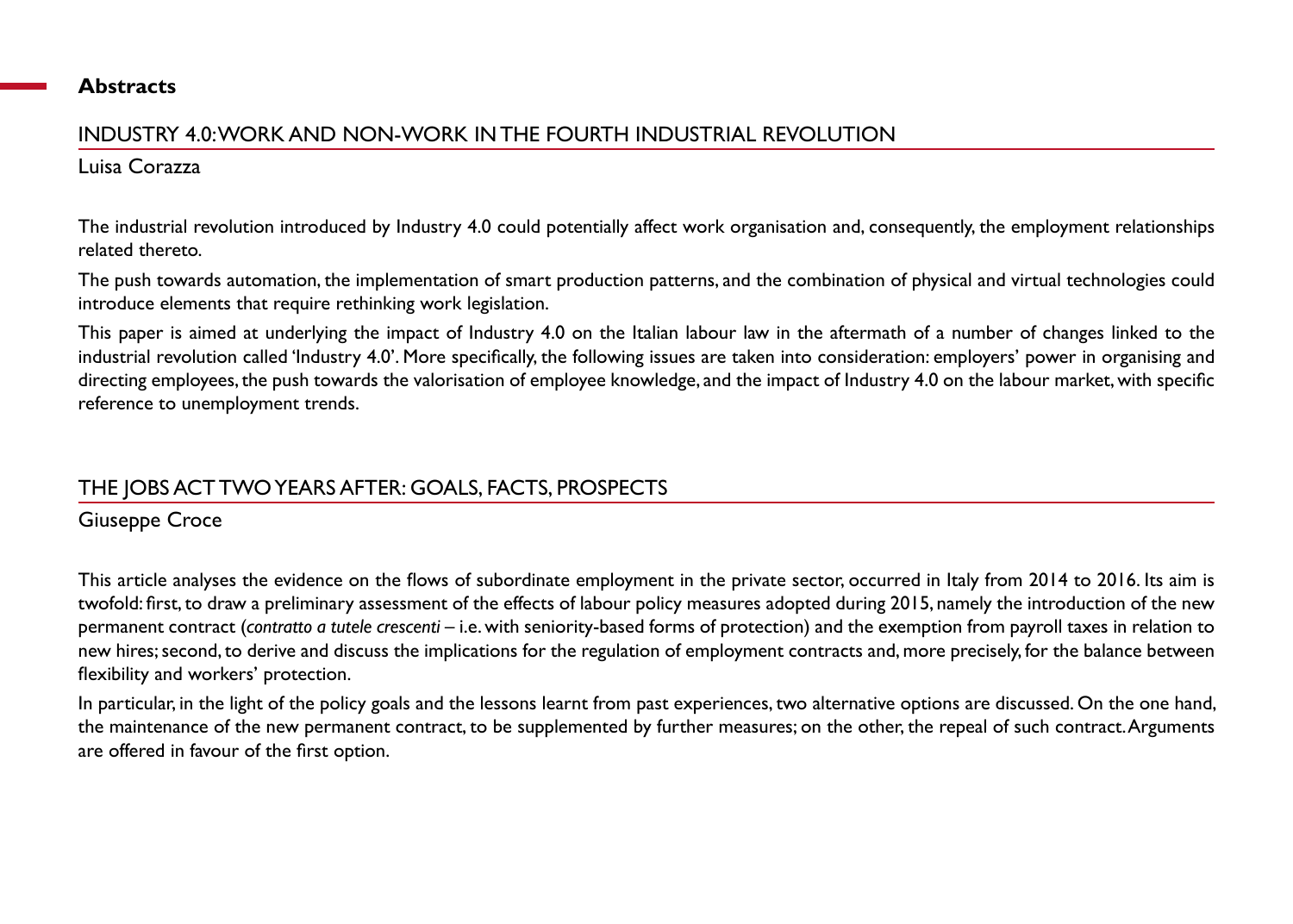## REWARD SYSTEMS AND "MISSION-ORIENTED" COLLECTIVE BARGAINING

#### Michele Faioli

The essay investigates the recent labour market reforms in Italy (*Jobs Act*, 2015-2017) in the areas of decentralised collective bargaining and productivity wage, with the aim of demonstrating that the *Jobs Act* created the legal frame for efficiently promoting and boosting firm-level bargaining.

## LIMITS AND INCONSISTENCIES OF THE NEW PUBLIC MANAGEMENT: A RESEARCH STUDY BY HOOD AND DIXON Paolo Borioni

Hood and Dixon, drawing on the theoretical and then political fundamentals of NPM, carefully reconstruct its original goals. The essay also presents the results of field research aimed at assessing to what extent NPM has attained its pre-set goals: basically "a State that costs less and works better". According to the conclusions, costs have not reduced, and efficiency, measured mainly based on citizens' legitimate complaints, have worsened.

### NEW PUBLIC MANAGEMENT AND NEOLIBERALISM. A HISTORICAL PATTERN

Giulio Moini

By referencing Hood and Dixon, the author provides a brief comparative reconstruction of the context underlying NPM. The text formulates some assumptions on how to find points of convergence with the neoliberal doctrine, as well as on its spread among decision-making groups and on the NPM as a set of institutional reform policies. Another working assumption is the combination of NPM and the "post-ideological" phase of democracy, which would be proposed as a means for competences, mainly of a technical and managerial nature, which can be explicitly and definitely measured.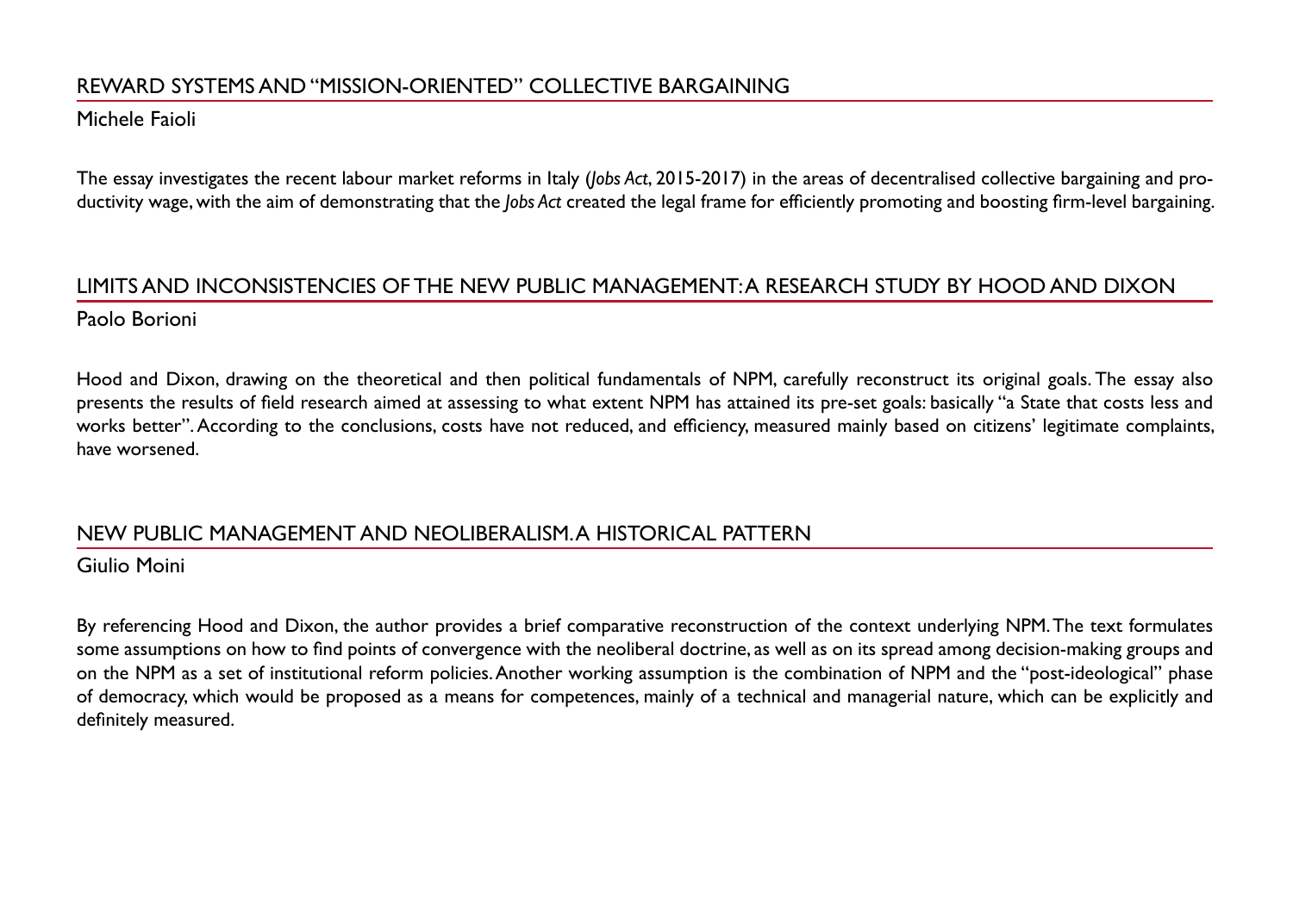# THE NORDIC DEBATE ON POLITICAL INSTITUTIONS, THE NEW PUBLIC MANAGEMENT, AND THE WELFARE REFORM

Paolo Borioni

As a technique to reform political and welfare institutions, NPM and, particularly in Denmark, the idea of "competitive State" replacing the "welfare state", gathered momentum in the years 1990-2015 and spread among all ruling political parties and governments in Sweden and Denmark. Some typical examples of this type of reform are briefly described; moreover, the essay reports on some reactions, research studies, and in-depth analyses concerning a set of reforms that can be largely referred to the NPM principle.

## CONTRACTUAL PATTERNS AND FLEXIBILITY IN ITALIAN MANUFACTURING BUSINESSES: COMPARISONS AT REGION-AL LEVEL

Paola Potestio, Caterina Conigliani, Vincenzina Vitale

The aim of the paper is to use flow microdata on new hires and terminations in the manufacturing industry in four Italian regions from 2009 to 2015 to assess the relationship between flexibility and forms of employment contract. The analysis underscores a number of *facts*: the asymmetric polarisation between workers with fixed-term contracts and workers with open-ended contracts; the fairly limited role of fixed-term contracts as a bridge towards open-ended ones; and the limited duration of open-ended contracts. Problems linked to these *facts* are stressed appropriately.

## SECULAR STAGNATION, PRODUCTIVITY, WAGE BARGAINING, AND SOCIAL WELFARE

# Felice Roberto Pizzuti

The article draws on the main results of the *Report on Welfare State 2017* edited by the author*.* The first part analyses the nature of the "great recession" that began in 2007-2008, its connections with the hypothesis that a "secular stagnation" is taking place, the declining trend in productivity dynamics, the critical evaluation of decentralisation at corporate level of wage bargaining, and the roles that can be assigned to public intervention and the welfare state to overcome the crisis. Regarding productivity dynamics, the analytical conditions of Baumol's "disease" are analysed, and their actual existence is verified in 19 developed capitalist countries in the 1970-2007 period. In the following two parts, the socio-economic policies implemented in Europe and Italy are examined, particularly in relation to: the labour market, demographic and migratory trends, education and specifically university, healthcare, social safety nets, the guaranteed minimum income, and the public and private pension system.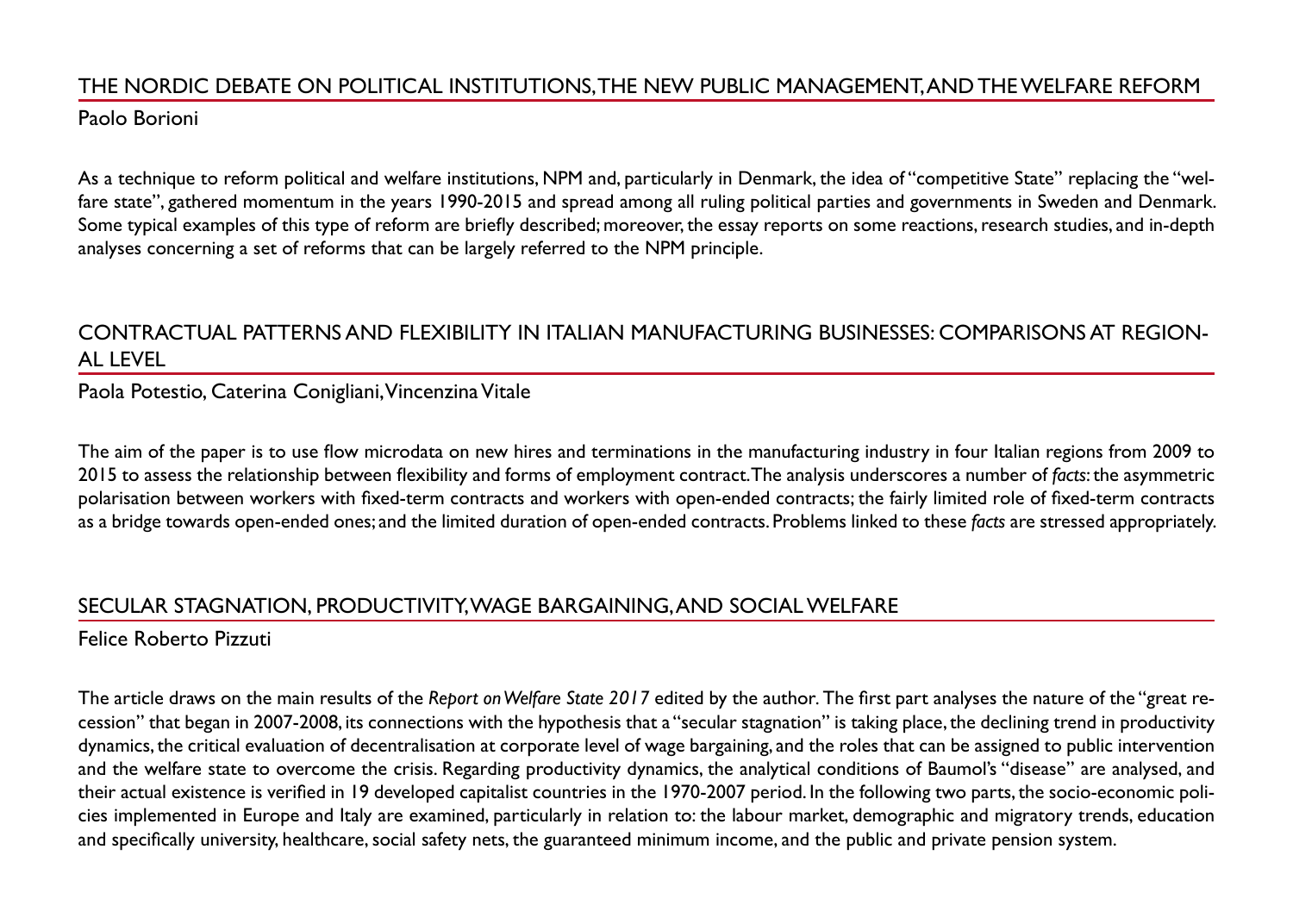# COLLECTIVE BARGAINING AND OCCUPATIONAL WELFARE IN ITALY

#### Andrea Ciarini, Silvia Lucciarini

The article explores the interconnections between public and occupational welfare. The analysis takes into account – from a historic and institutional perspective – the trajectories of development of some features of occupational welfare in terms of inclusivity and representation. Furthermore, the paper explores the territorial dimension of the phenomenon, which plays an important role, in connection with the characteristics of both subnational productive systems and decentralised collective bargaining.

## THE THIRD MISSION OF UNIVERSITIES: MONITORING AND ANALYSING BEST PRACTICES OF UNIVERSITY EMPLOY-MENT SERVICES IN LAZIO

Piera Rella, Ludovica Rossotti

This article reports on the first results of a survey conducted on Lazio-based universities to understand the functioning of university Orientation and Placement Services and to identify the best practices that are actually exportable from one territory to another. At methodological level, a quality analysis was carried out through in-depth interviews with operators and managers of university Orientation and Placement Services. The analysis focused on the functioning of the services in terms of: tasks performed by operators and managers, liaison with businesses, matching between labour supply and demand, and type of contracts offered. To identify the best practices, we monitored the services offered by the different universities by comparing them with the quality standards set by Italia Lavoro. It emerged that Lazio-based universities offer career counselling and both curricular and extra-curricular internship opportunities for graduates, as well as, to a much lesser extent, labour brokerage. Differences between public and private universities were noticed, which highlight how critical points for a university become strengths for the other ones. Finally, a map of exportable interventions from one university to another was drawn up.